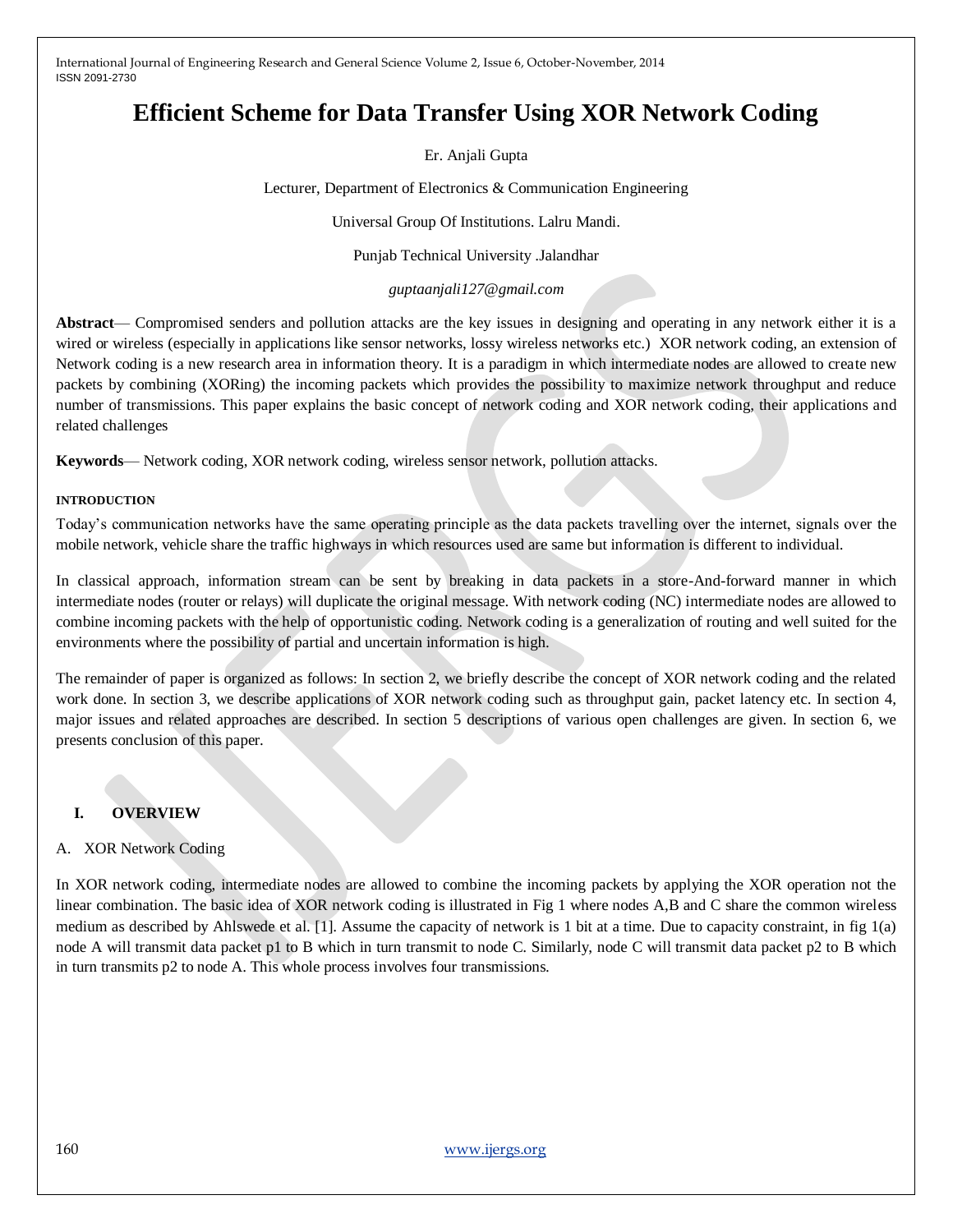

Fig. 1.(a) No coding (b) Network coding.

Now, consider fig1 (b) nodes A and C can transmit data packets p1 and p2 sequentially to node B which in turn combine two packets by XORing and transmit it on the shared medium. As, both nodes A and C know their own packets hence can easily detect another packet by XORing the known packet with broadcast packet. This whole process takes three transmissions. Number os transmissions used to send same amount of information is reduced resulting in 25% less energy consumption [2].

#### B. Related Work

Recently, network coding has gained much popularity as a potential way to increase the throughput in networking field. Zunnun and Sanjay [2], showed better performance in wired, wireless networks, multicast and broadcast protocols.

Network coding was first considered in the pioneering work by Alswede et al [1], which showed that a sender can communicate information to set of receivers at the broadcast capacity by using network coding resulting in capacity gain in wire line systems. Alswede's example which is generally considered as butterfly network is shown in fig2 is a multicast network from a single source to two destinations.



**Fig..2** Multicast over communication network.

(a) Network coding (b) No coding

Source S, multicast two data bits b1 and b2 to nodes Y and Z by acyclic graph as shown in  $fig(2)$ . In fig. 2(b), one channel is used twice so that minimum usage at least 10. Now, in fig.2 (a) depicts network coding approach in which all the 9 channels are used exactly once. Later Li et al [3], showed that linear codes are sufficient for multicast traffic to achieve optimal throughput.

At the same time, Koetter and Medard [4] developed an algebraic framework and showed that coding and decoding can be done in polynomial time. Ho et al [5] used algebraic framework to present concept of random linear network coding, which makes network coding more practical especially in wireless networks.

Recently network coding has been applied to wireless networks and received a significant attention for research as means of improving network capacity and coping with unreliable wireless links [6]. Majid et al [7] presented reliability gain of network coding in lossy wireless networks. Work on improving throughput of wireless networks by using XOR network coding [8] showed a practical application and showed high benefits.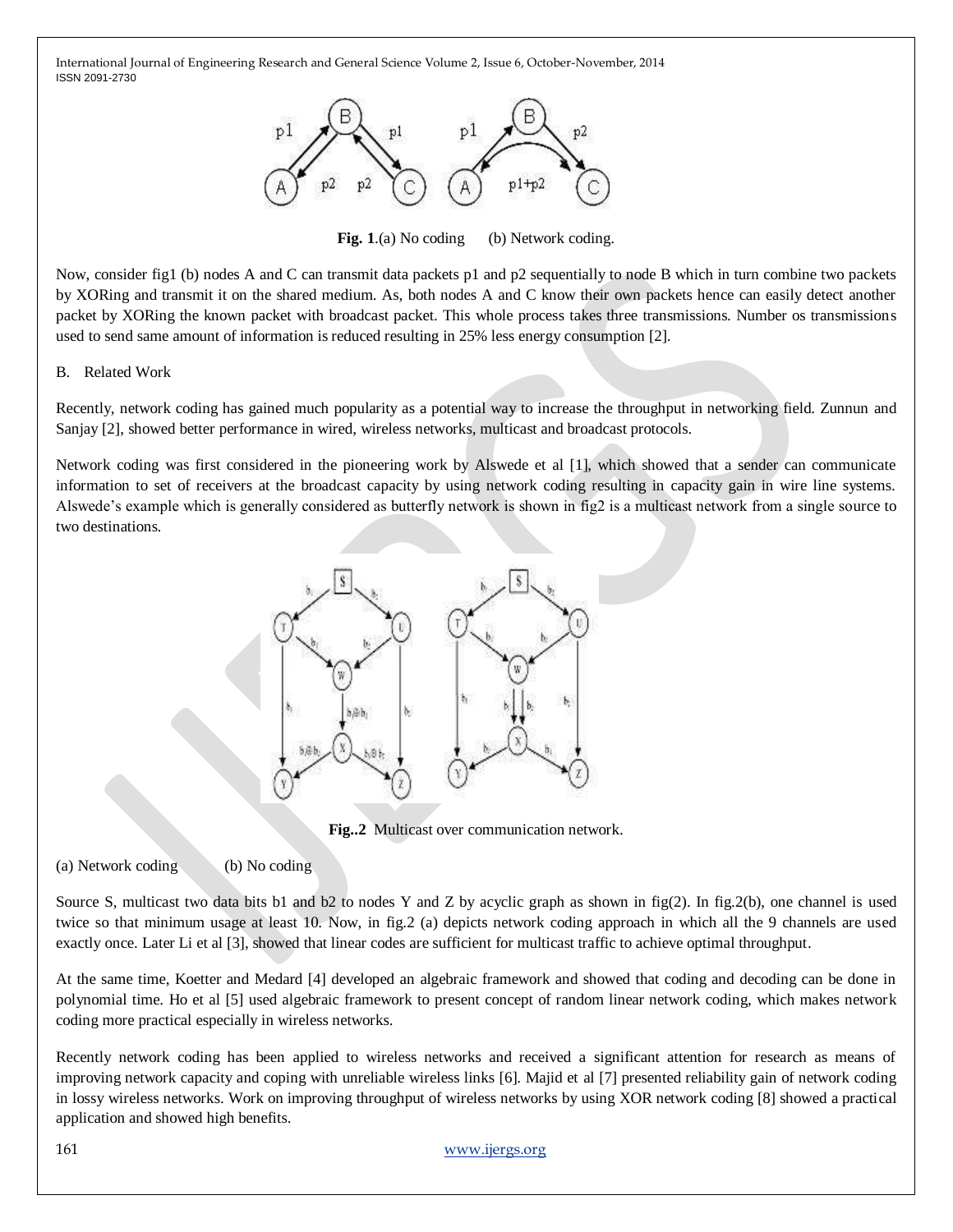#### C. Grid Networks

Consider a wireless ad hoc network with n nodes. Each node is placed on the vertices of a rectangular grid. Suppose each node wants to broadcast the information to all other nodes. For this purpose, each node will transmit the information to their four neighbors as shown in fig 3.



**Fig 3** Square grid

## **II. APPLICATIONS**

Main applications of network coding technique are in the area of content-distribution networks, peer-to-peer networks and wireless networks. Most of the work has been done to show the capacity gain and throughput but recently reliability gain is also a good consideration in research area [7].

#### A. Throughput

The capacity gain in wired and wireless networks has made a spark for researchers in multicast networks. Suppose we have X sources and Y receivers. Each source wants to send information to other at a given rate. All Y receivers are interested to receive the information and share the common resources. This, XOR network coding can help to make better throughput and to better sharing of resources.

*Throughput gain [8] can be defined as:*

$$
Gain = \frac{T_w}{T_{wo}}
$$

Where,  $T_w$  and  $T_{wo}$  are the throughput of network with and without network coding.





162 [www.ijergs.org](http://www.ijergs.org/)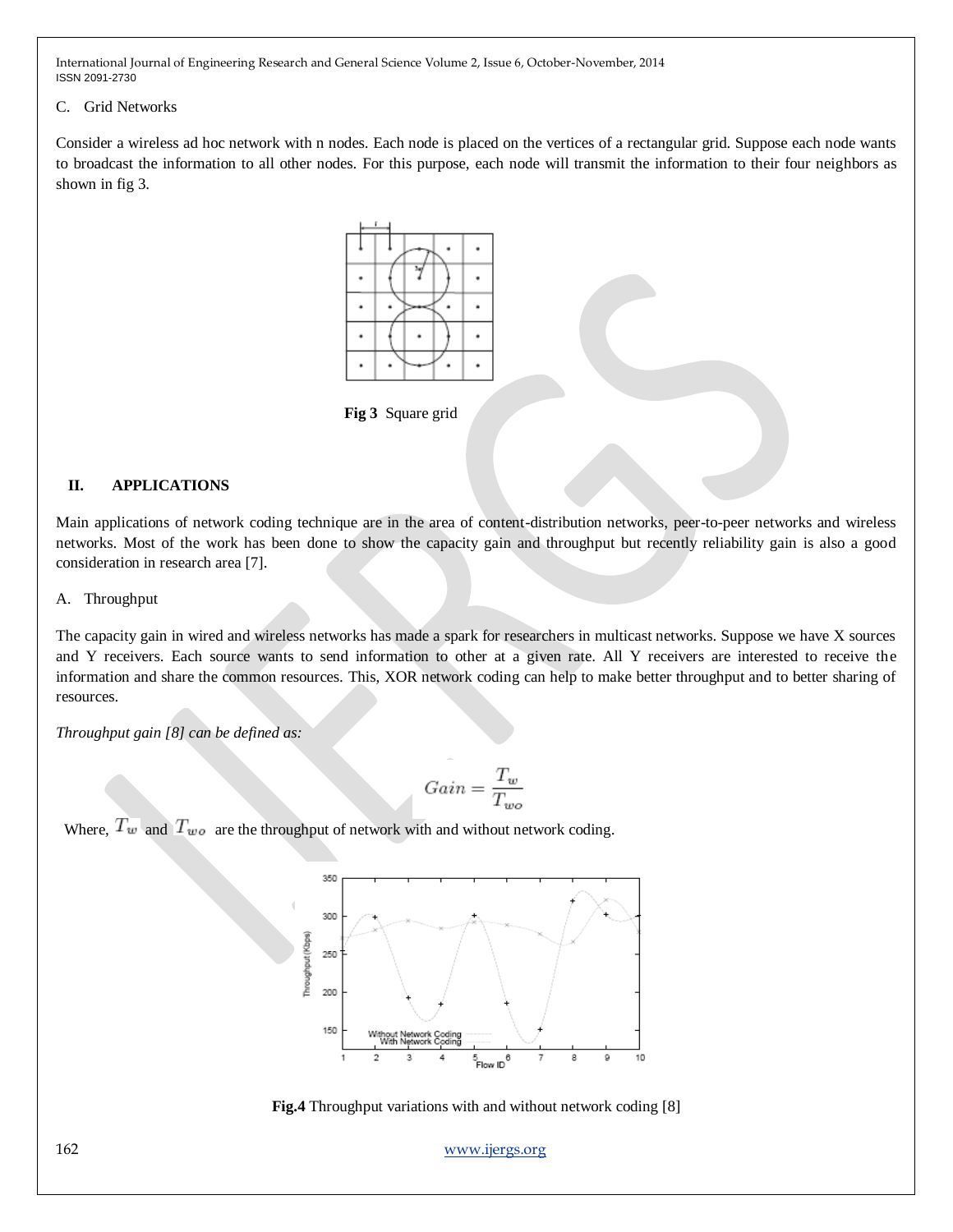### B. Mean Latency and standard Deviation

One of the important concerns of performance evaluation in XOR networks is mean packet latency that coding and decoding introduce. Amount of data to be aware of and processed by each node will increase with the increase of buffer size and producing high decoding delay. And also if buffer size is not sufficiently large the node will in information required to perform coding. Borislava et al. [9] presented packet latency aad standard deviation for XOR networks applied over 36 nodes. The results are shown in fig 5 for both butterfly ang grid networks (described in section 2).



**Fig.5** Mean latency and standard deviation for XOR coding (butterfly and grid networks) and no coding [9]

Mean latency and standard deviation is also dependent upon the channel parameters like data rate, delay etc. for fixed channel delay added by XOR coding decreases with increase in transmission rate [9] as shown in fig.6.



**Fig.6** Mean latency and deviation for XOR coding over different data rates [9]

## **III. MAJOR ISSUES**

In this paper we focus on challenges of XOR network coding in field of wireless networks.

A. Attacks

.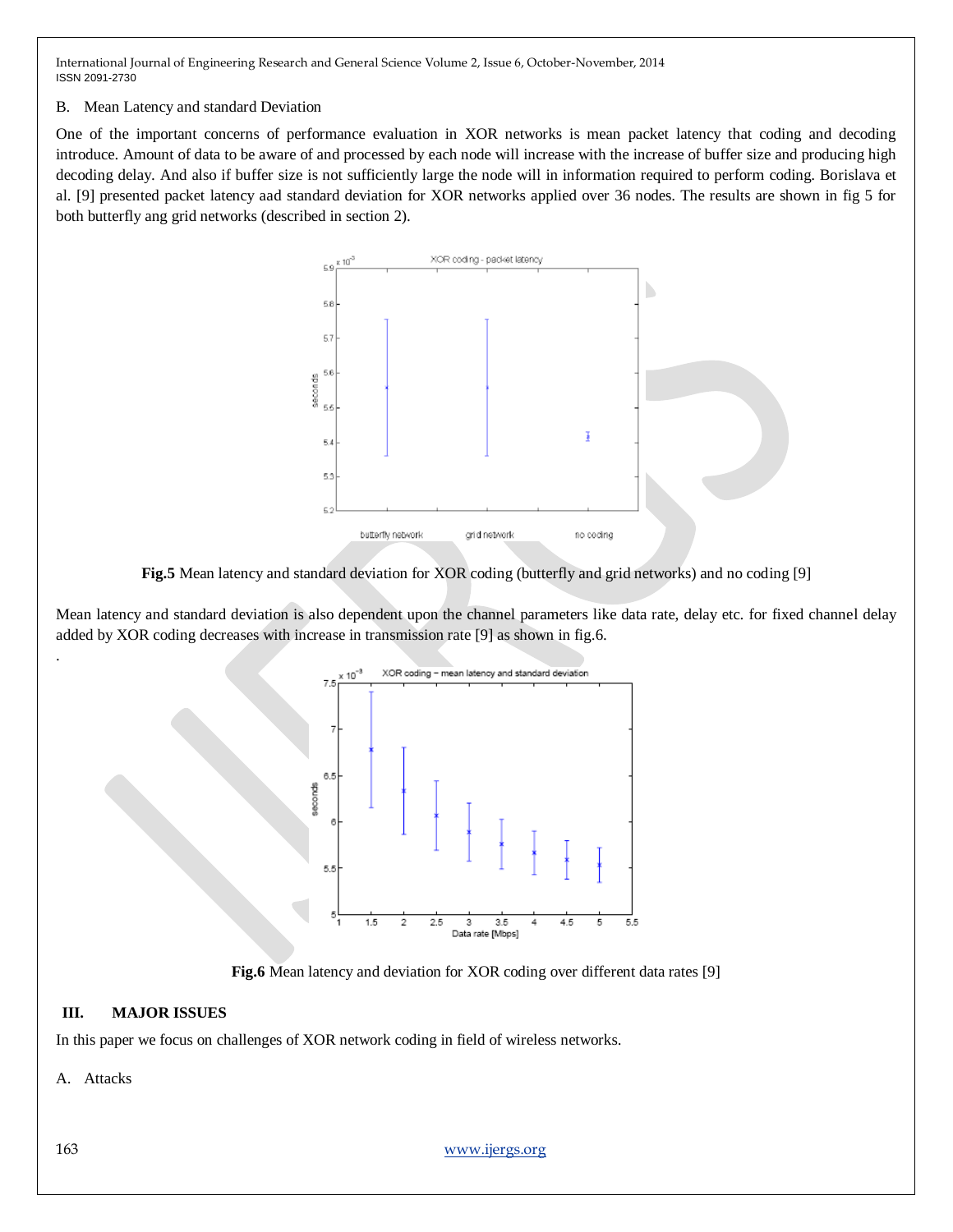XOR network coding technique poses various new challenges in security system e.g. applications developed using this technique are vulnerable to *pollution attacks*

in which forged senders can pollute the data packets and also generate forged packets. These attacks not only prevent the sinks from recovering the source messages but also drain out the energy of forwarders. A more severe problem is pollution propagation on network. Therefore, polluted messages should be filtered as soon as possible.

Big threat of attacks is present in resource constrained networks such as wireless sensor networks, in which sensor nodes are equipped with limited computation capacity, restricted memory space, limited power resources etc.

Another challenge also appeared when sensor nodes are deployed in hostile environment like Military applications. In hostile environment, sensor nodes are vulnerable to be captured and compromised by the adversary one. Thus an adversary can inject false data in original stream resulting in *false data injection attacks.*

## B. Approaches

Traditional approaches like RSA or MD5 based on hash functions are not suitable for network coding because encoding process carried out by each forwarder can destroy source's signatures.

Chrtos and Pablo introduced a cooperative security approach [10], in which users not only cooperate to distribute contents but to inform each other about malicious blocks also. Zhen et al. presented a signature based scheme [11] to detect and filter pollution attacks for applications using network coding. Ho et al. [12] proposed a simple polynomial hash function to detect pollution attacks. Jaggi et al. [13] presented polynomial time network coding algorithm for multicast network against pollution attacks.

These algorithms can be divided into two groups [14]: 1) Filtering the polluted messages at forwarders and sinks, such as [10]. [11]. 2) Filtering the polluted messages at sinks, such as [12], [13].

Several existing algorithms for filtering false data reports either cannot deal with the dynamic topology or have limited filtering capacity. Zhen and Yong [15] used Hiil Climbing approach to filter false data injection attacks in wireless sensor networks.

C. Approach for XOR network coding

The schemes described in part B can protect only normal network coding but none of them is able to secure XOR networks. Zhen et al. [14] presented an efficient scheme to secure XOR networks by using probabilistic pre key distribution and message authentication codes (MACs).

## **IV. OPEN CHALLENGES**

Much work has been done on designing in various coding algorithms (for XOR network coding also) but most of them has not been practically implemented to show the real gain of net throughput of algorithms should be investigated.

In flooding mechanisms, draining out the particular packet after being flooded is a challenging issue. It is even more difficult in XOR networks where it can be a part of various encoded packets (unintentionally).

Also, work has been done by assuming that source will cooperate in network without being compromised. As [14] also assumed that forwarders can be compromised but sources can never be compromised. In future, work should be done to detect the compromised senders and protect network against them.

## **V. CONCLUSION**

In this paper, we have presented a basic idea of network coding while focusing on XOR network coding. Applications of XOR networks are described on account of throughput, mean latency and standard deviation. In addition, major issues are open challenges are described.

## **REFERENCES:**

[1] R. Ahlswede, N. Cai, S. R. Li, and R. W. Yeung, "Network information flow," IEEE Trans. Inf. Theory, vol. 46, no. 4, pp. 1204– 1216, Jul. 2000.

164 [www.ijergs.org](http://www.ijergs.org/)